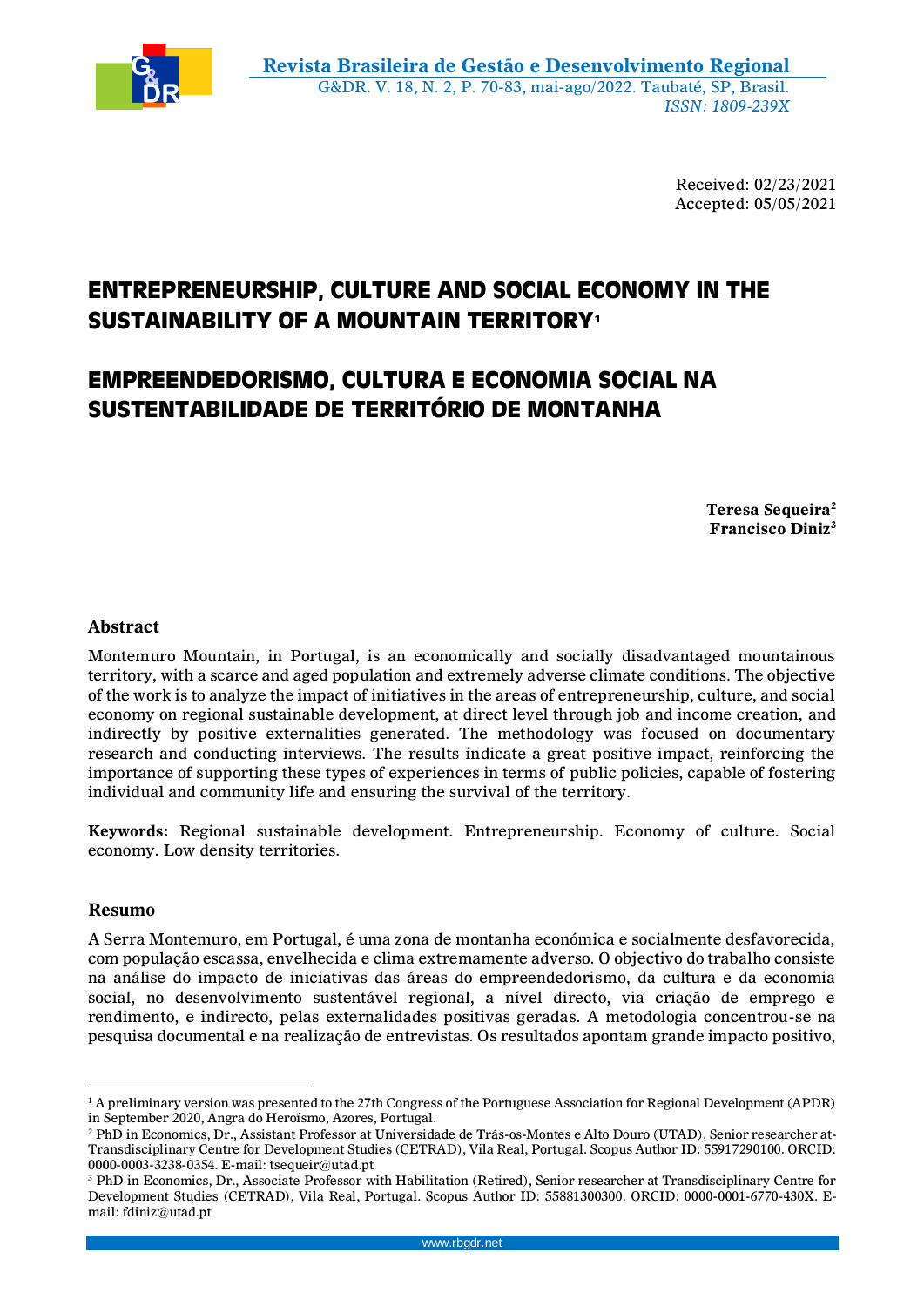reforçando a importância, em termos de políticas públicas, do apoio a estas tipo de experiências capazes de fomentar a vida individual e comunitária, assegurando a sobrevivência do território.

**Palavras-chave***:* Desenvolvimento regional sustentável. Empreendedorismo. Economia da cultura. Economia social. Territórios baixa densidade.

#### **Introduction**

In this work we will look at a territory with very peculiar characteristics and at some outstanding initiatives in this territory by their potential as instruments of development, with strong effects on positive externalities. We will try to understand their genesis, the functioning, the connections between them and the outside and their effect on the dynamization in the region.

Our main objective is, therefore, to assess the economic and social impact of the previously identified local initiatives. In addition to their direct effects on income and employment, an attempt was also made to inquire about the indirect ones, namely the positive externalities generated by them.

Consequently, it was analyzed some strategies implemented for the development of a territory, which took into account its endogenous potentialities in order to obtain a better understanding of the process. Likewise, it is intended to be able to propose improvement actions, as well as the discussion of its capacity to replicate in territories with similar weaknesses and resources, naturally taking into account the specificities of each situation.

#### **Local context**

We refer to the Montemuro Mountain, which, according to Vieira (2008), is an imposing massif with abrupt slopes, a place of unparalleled beauty and rich landscape and morphology that, however, remains a little-known region. Its magnificence, associated with adverse morphological and climatic conditions, has always conditioned the population's fixation and limited its development. The author refers to a work by Amorim Girão, titled "Montemuro. The most unknown mountain in Portugal", published in 1940, as well as the scarce production of geographical content about this mountain area in Central Portugal.

**Figure 1:** General location of Montemuro Mountain



Source: Azevedo et al. (2009)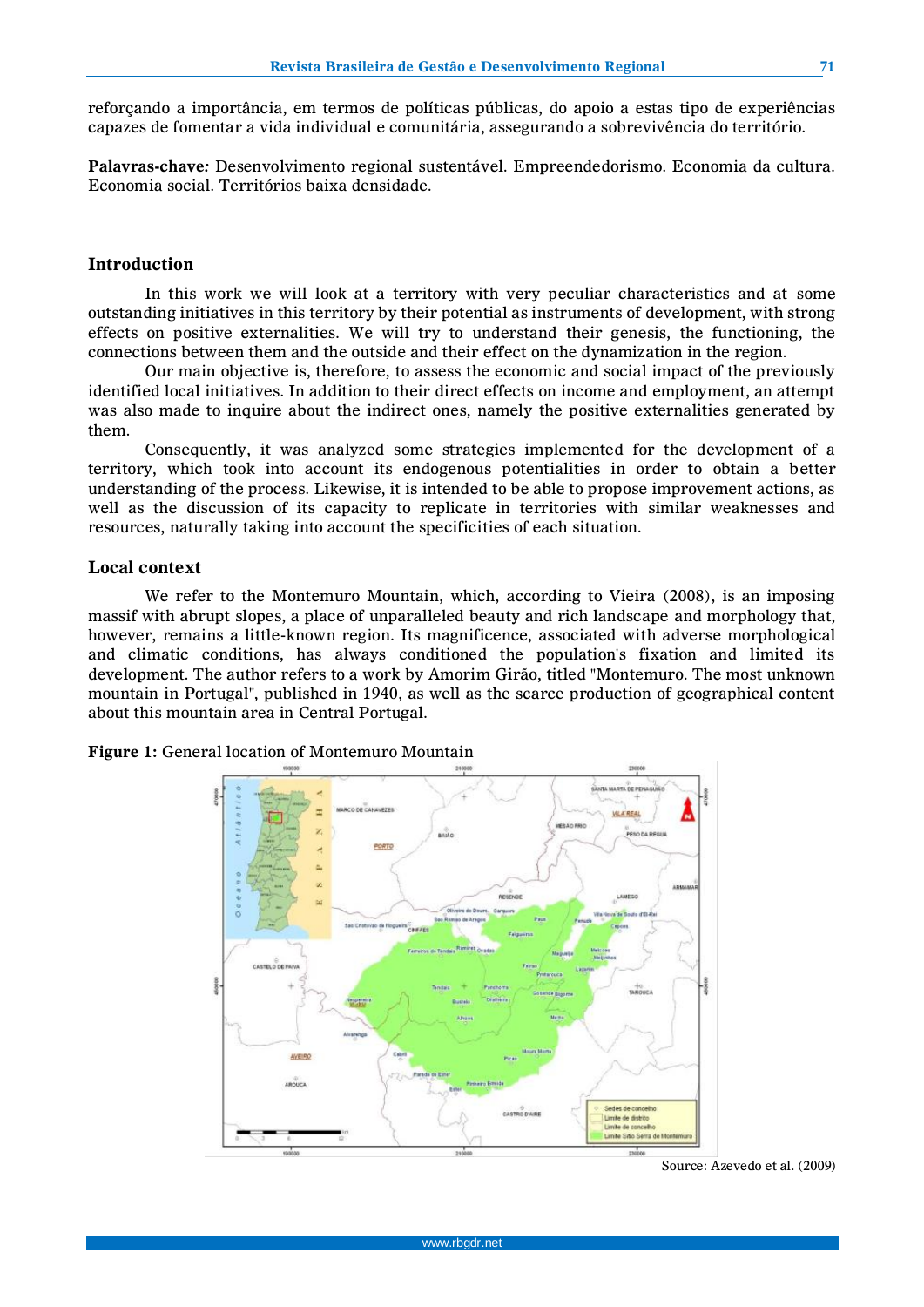The Montemuro Mountain Site (PT CON0025) is one of the 60 Sites on the National List of Natura 2000 Network Sites. According to Marta-Costa et al. (2013) it is bordered to the North by the Douro River, to the West and to the South by the Paiva River and to the East by the Brook Balsemão which, like the Bestança River, rises in the interior of this área (figure 1). It includes parts of the municipalities of Castro Daire (50%), Cinfães (35%), Resende (17%), Lamego (15%) and Arouca (3%).

The initiatives to be analyzed were identified by prior knowledge of the territory and are often cited by institutional actors, the media and scientific works already developed, although usually from a more historical and ethnographic perspective.

We refer to "Capuchinhas", a cooperative resulting from the resilience and entrepreneurship of women in safeguarding local knowledge and traditions, associated with a bold design; to the Theater, an unexpected cultural initiative; and to the Montemuro Artisans Association with its Artisans Cooperative, which, in addition to promoting, encouraging and disseminating local handicrafts, has successfully restored local cuisine in its restaurant, and also provided social services support.

The activities studied in this work are located in two places of the Montemuro Mountain: the village of Campo Benfeito and the place of Mezio, both in the municipality of Castro Daire, Viseu district, in the central region (NUT II), and inserted into the Dão/Lafões sub-region (NUT III).

Village of Campo Benfeito belongs to the parishes union of Gosende and is a typical mountain village, classified as "Villages of Portugal", having 368 inhabitants at the date of the 2021 census (691 registered in 1991, a loss of 47% of the population in 30 years, according INE Portal data (2020). The "Capuchinhas Cooperative" and the "Montemuro Theatre", other targeted initiative, are located here.

The two other activities studied, the "Montemuro Artisans Cooperative" and the "Montemuro Ethnographic and Social Association" are located just a few kilometers away, at the Mezio site. Mezio is part of the currently called Union of Parishes of Mezio and Moura Morta, with a population of only 532 inhabitants (INE, 2022). Both parishes have a valuable natural, cultural and built heritage, deserving special attention the arts and the traditional crafts, namely linen and wool crafts and woolen clothing (*burel*), gastronomy and several activities based in its natural resources, as those that were suggested by the "Route of Water and Stone of the Magic Mountains" (ADRIMAG, 2017).

#### **Conceptual framework**

As for the conceptual framework, several themes will be analysed, although in different extent in each of the activities. Entrepreneurship is especially relevant in the "Capuchinhas" Cooperative; Culture is also transversal to all but with particular emphasis in the Theatre, in the craft activities of Cooperative and in Gastronomy. Social Economy is particularly important in the work of the Association.

Having identified the dominant thematic areas, we will proceed with a brief theoretical reference, which is necessarily incomplete given the complexity and variety of the themes.

#### **Entrepreneurship and development**

The concept of entrepreneurship is very heterogeneous, in general going much further than simply understanding it as any attempt to create a new business or new venture. Authors, such as Slevin and Covin (1990) point out the ability to take risks and proactivity, as well as the initiative to take actions and obtain results. Souza and Lopez Júnior (2011) emphasize that more than the acquisition of knowledge, it is the learning to learn, to be, to do and, above all, to live together. And in this sense of living in common, usually named teamwork, is the concept presented by Miranda et al. (2020) where they mention that anyone, at some point, can find an opportunity and the ability to turn it into a profitable business, which depends on a set of factors, being essential to understand the characteristics of each one and to work on them to create value. According to them an entrepreneur should not be a talented superman who has all the necessary skills or who creates, develops and consolidates a profitable business on his own. Nowadays, the skills necessary for success should be combined through teamwork, allowing for greater complementarity and providing the enrichment of the project with different perspectives and risk sharing.

Regardless of this conceptual heterogeneity, the relationship between entrepreneurship and development through growth becomes consensual if we adopt a classic growth perspective, based on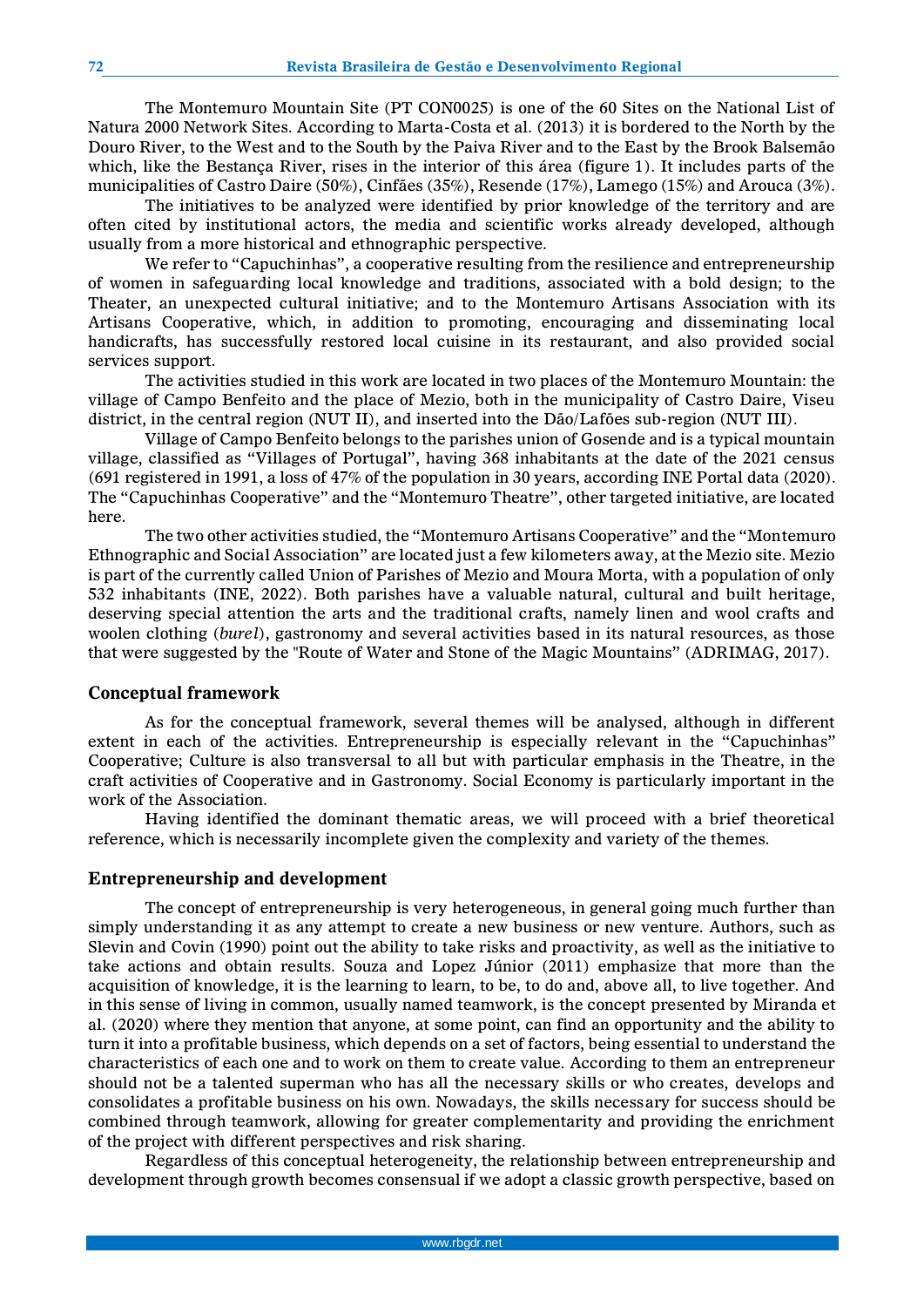the market model and supported by the importance of production factors. The entrepreneur can be seen as a development actor, because he is a potential creator of wealth and employment.

Schumpeter and Backhaus (2006) stressed the importance of entrepreneurial capacity as a catalyst of economic changes and jobs creation, linking entrepreneurship to innovation. In this sense, they referred to the social actor who undertakes in an innovative way as being the main driver of economic development, emphasizing innovation as its main characteristic, whether in new products, services, markets or in a new source of a raw material.

Many other authors have published empirical studies on the relationship between the process of entrepreneurship and the development, such as, for example, those published in Carvalho *et al.*  (2015).

#### **Development and culture**

The links between culture and development have been subject of increasing reflection by several authors. As reported by Burity (2007), since the early 90s and as the result of the work promoted by international organizations, culture appears to be an "unavoidable sign of singularity, suggesting a multiplicity of paths for development" (BURITY, 2007, p.58). Later, there was a double finding: on the one hand, the more effective are development projects, the more they integrate and interact with local culture, and there is a need to consider the cultural context in public intervention policies for development; on the other, the fact that the sustainability of projects depends on the participation of the actors most directly involved. Already in the XXI century there is a clear notion that culture is not just a condition of the development process, but a key factor. This finding was reinforced by the increasing importance of cultural industries, as well as leisure and tourism in contemporary societies.

Bayardo (2007) also points out the instrumental characteristic of cultural policies, which consider them as a means to achieve other purposes, namely economic, as well as the importance of knowledge and collective intellectual production and of its private appropriation in the processes of enhancing the current economy.

Nurse (2006) referred to culture as the fourth pillar of sustainable development, stating that "the standpoint is premised on the view that sustainable development is only achievable if there is harmony and alignment between the objectives of cultural diversity and that of social equity, environmental responsibility and economic viability" (NURSE, 2006, p.33).

Also institutions such as the United Nations (UN), through its specialized agency for the sector, UNESCO, which states that "only an approach to development centered on the human being and based on mutual respect and open dialogue between cultures can produce lasting, inclusive and equitable results*"* (UNESCO, 2020).

The 2015 UN Summit defined the 17 Sustainable Development Goals (SDGs), within the scope of its agenda for the eradication of poverty and development on a global scale by 2030 and highlighted the role of culture in this process. This highlight has been reinforced in several works, namely that of UNESCO (2018) regarding the rethinking of cultural policies, where it is established as one of the objectives, "to integrate culture within the framework of sustainable development", recognizing the complementarity of economic and cultural issues of sustainable development and contributing to SDG 4 - Quality Education; SDG 8 - Decent Work and Economic Growth and SDG 17 - Partnerships to Achieve the Goals (UNESCO, 2018, p. 167-187).

As for the European Union, and although each Member State (MS) is responsible for its own policies for the cultural sector, there is institutional recognition of the importance of the cultural and creative sectors for cohesion and development, particularly after 2008, with effective support to the implementation of these policies of each MS. The European Commission supports common challenges, such as the impact of digital technologies, the change of cultural governance models and the need to support the cultural and creative sectors in innovation (COMISSÃO EUROPEIA. 2020). It pays special attention to the importance of culture in non-urban areas affected by depopulation, as shown in a recent document (*EUROPEAN UNION et al.,* 2020).

There seems to be a consensus that sustainable development should prioritize cultural identity in addition to environmental balance, social justice, and eco-efficiency, in the understanding that the development of society is based on values and institutions specific to its culture.

In empirical terms, one of the major challenges lies in assessing the impact of culture on development, due to the nature of cultural goods, which require a revision of traditional economic assumptions (including the use of the principle of decreasing marginal utility by their frequent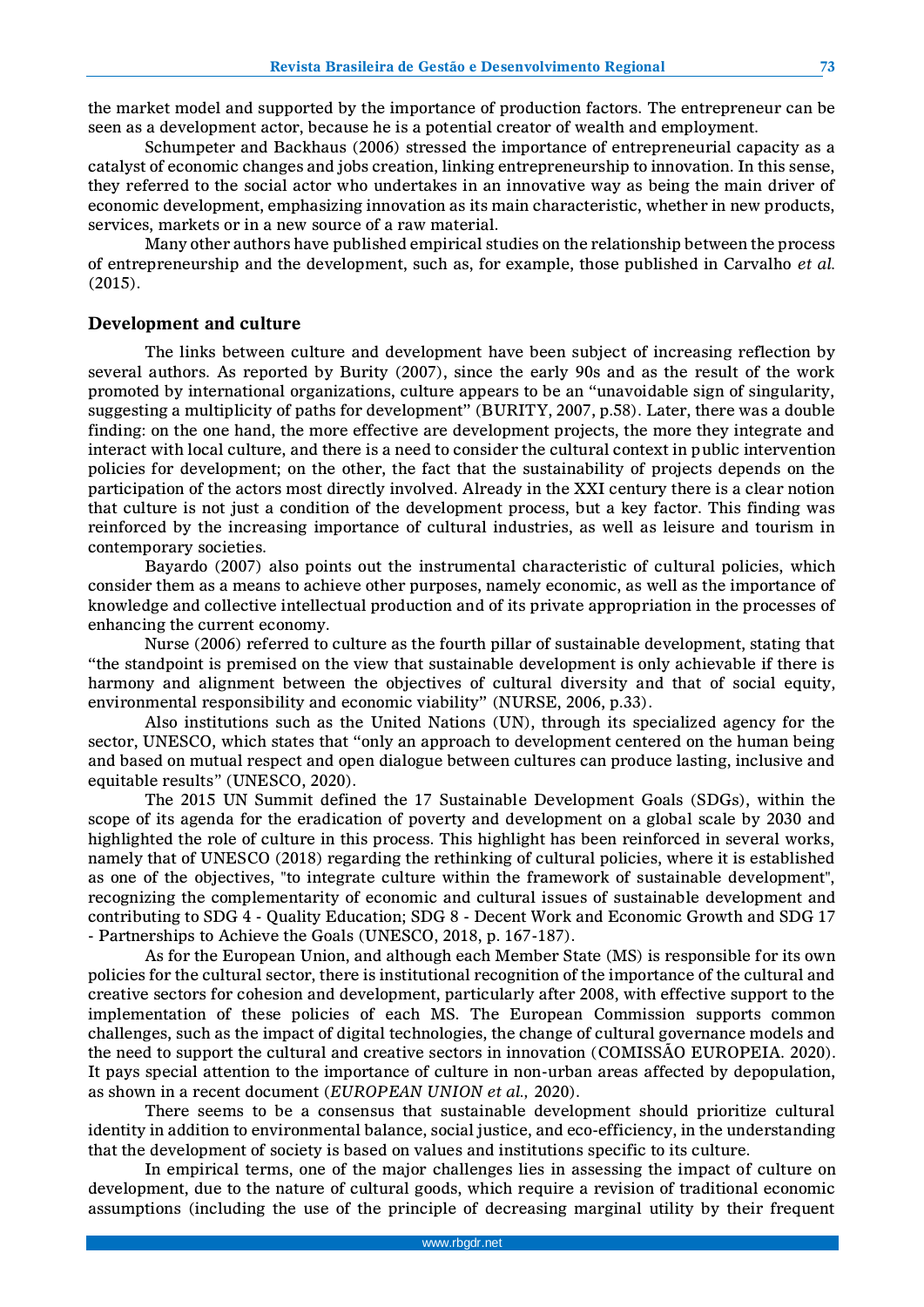intangibility, irreplaceability, and their nature of public goods, which cause, among others, market failures). This results in an additional difficulty in valuing, plus the existence of externalities, and the complexity of measuring the effects not directly captured by the market, as noted Reis (2007, p.19), ironically summarizing this issue as "measuring the immeasurable".

#### **Social economy and development**

The close relationship between social economy and development is the most intuitive of all the issues addressed here, and therefore, the one that will require less justification, in terms of content.

Therefore, we will only mention that the action of the social economy is normally carried out through a set of entities, which despite having an existence dating back to the XIX century and linked to movements of workers and solidarity associations, only after the work of Delors and Gaudin (1979) was developed a scientific interest about this issue. The authors drew attention to the importance of "*un troisième secteur*", intending to name a heterogeneous set of entities, such as associations, cooperatives and others, with a social positioning and objectives different from those of the so-called profitable private sector and of the rest of the public sector.

According to Evers (2000), the third sector would be an intermediate space between the State, the market and the informal sector. To Lipietz (2001), this third sector would correspond to the interception of the social economy with the solidarity economy. There are, therefore, concepts such as social economy, solidary economy, third sector, which authors like Defourny and Develtere (1999) associate to the cleavage between the French and Anglo-American schools, linking the problem of social and solidarity economy to the French school, and the sector of non-profit or voluntary organizations to the Anglophone school. Anheier and Salamon (2006) deepened this cleavage and, in addition to the French concept of social economy, recalled the notion of Italian associativism, the tradition of the German subsidiarity principle and the British tradition of charity and voluntarism.

But, if in conceptual terms there are somewhat different opinions about the concepts, with those who highlight the most normative component of the objectives or their most functional component, in practice there seems to be no doubt about the importance of these social initiatives in the support of development, as it is understood today. Several empirical studies prove the real impact of these initiatives, such as Ramos (2006) and Sequeira and Diniz (2013) in low-density areas in Portugal, or Santos (2017) in Brazil.

In conclusion, we refer Drucker (2006, p. 439) who, faced with the question of who takes care of social tasks in a knowledge society, says that the right answer is neither the government nor the company, but "a social sector, new and independent… to perform multiple tasks, in the name of the common good and social cohesion". The social economy has therefore become an essential dimension in terms of development.

### **Methodology**

The methodology used to achieve the aforementioned objective, namely the assessment of the economic and social impact of the specific initiatives developed by different agents, was supported by Albarello et al., (2005), Hill and Hill (2012) and was based on case study approaches, using documentary research, several visits to the sites and initiatives under analysis, made either previously with students as part of study visits, and later, individually, using the interviewing technique.

First of all, a reference to the selection of case studies: it was based on prior knowledge of the territory, a rural, inhospitable, depopulated and aged region, as mentioned above. The numerous previous field visits allowed the researchers to understand which initiatives should be studied. This selection of cases was confirmed through documentary research.

The cases studied correspond to the most important initiatives that occur in this territory, and are recognized as such by public documentation, namely the official websites of public entities that act at the local level, such as the City Council and the parishes where they are inserted (MUNICÍPIO DE CASTRO DAIRE, 2020). Likewise, the information made available online by each entity under study and referred to below was also used. Documentary research was carried out in terms of scientific articles on the issues under analysis, referred to in the conceptual framework and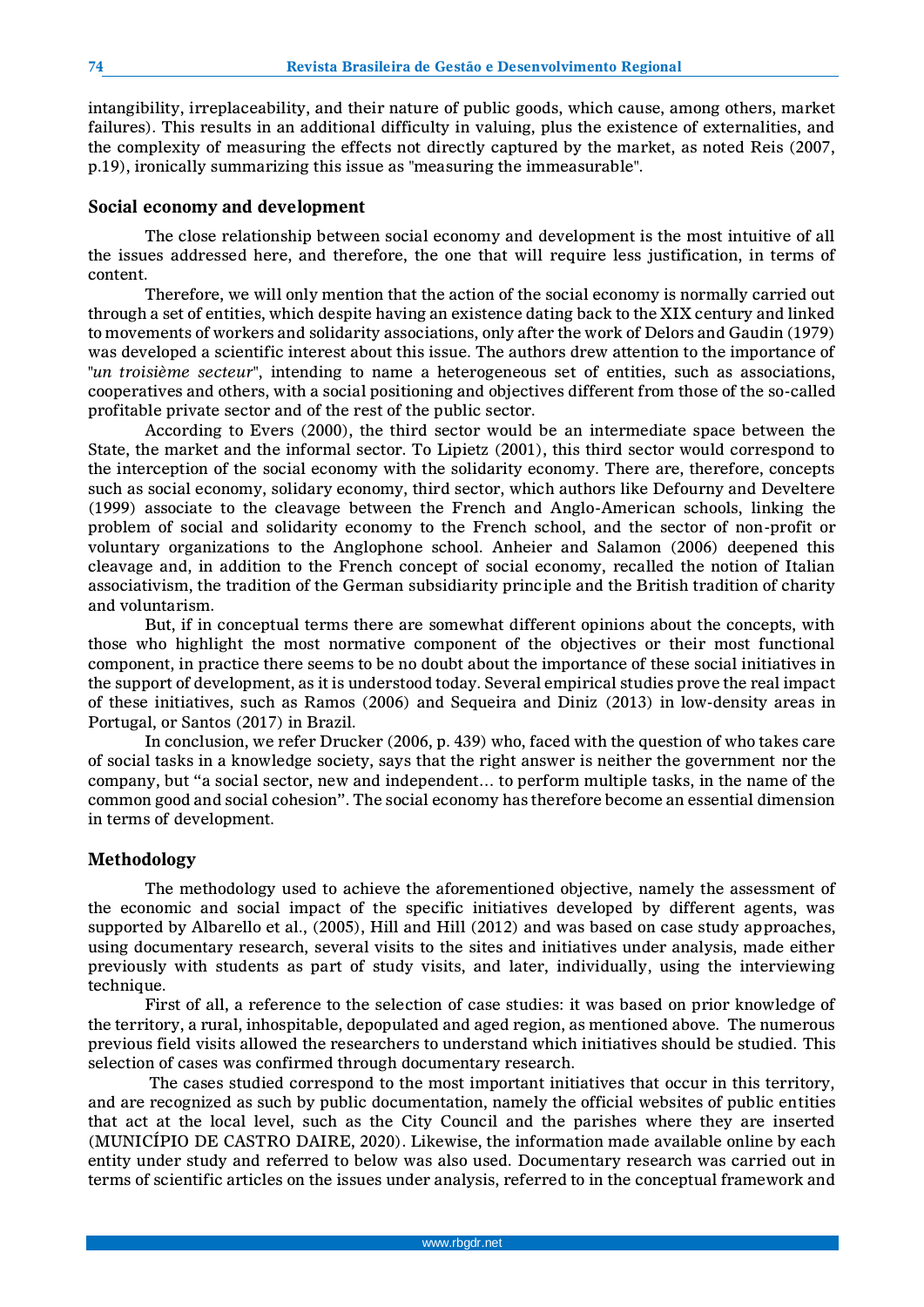**75**

previous scientific works in this territory, namely those by Rebelo *et al.* (2007); Pato and Figueiredo (2017).

After the selection and preliminary characterization of the initiatives or case studies to be analysed, the next step was the direct approaching of each institution, in order to obtain information through an interview.

The people to be interviewed were indicated by each institution. Thus, in "Capuchinhas Cooperative", all the workers were interviewed, a total of 4. In the "Montemuro Theater", we interviewed the general director, the artistic director and 2 actors; and finally, in "Montemuro Ethnographic and Social Association", was interviewed the person responsible for crafts, as the person responsible for the Restaurant; the technician responsible for the social support component and also a restaurant worker, in a total of 12 interviews. The interviews took place during the month of July 2020, and the script of each interview was constructed in a way that was less breaking with everyday life, in the spirit of Chicago school work (as suggested by Albarello et al, 2006, pp. 109 - 116), therefore not isolating the individual from his environment. The interviews can thus be considered within the scope of a predominantly non-directive attitude, with the exception of issues related to the economic component, where a position between the semi-directive, or even directive, when the concern focused on issues related to economic and monetary aspects.

The results presented below are the output of documental research, local knowledge, and interviews.

## **Results**

− *Capuchinhas Cooperative*

*We preserve the past, reinvent fabrics and patterns, we color wool with natural dyes and create pieces suitable for modern times. CAPUCHINHAS, CRL, 2020*

"Capuchinhas" is a cooperative - Cooperativa Capuchinhas CRL - founded in the 1980s by women, six today, who produce clothes in *burel* (a Portuguese handcrafted fabric, made from sheep's wool), linen and wool, on handlooms and traditional methods in an old school outside the village of Campo Benfeito. The name of the cooperative comes from "Capucha", the cape used by the shepherds to protect themselves from the cold and rain. Although supported by a whole productive tradition, the pieces have a modern *design*, due to the support of stylists (figure 2).

The original collections, in linen in summer and in wool and *burel* in winter, are developed annually and disseminated through a catalog. They are put up on sale, in their own facilities and also in artisanal stores and publicized at sector fairs, such as the the International Handicraft Exhibition (FIA), the largest multicultural fair that takes place in the Iberian Peninsula and the second in Europe.

**Figure 2:** Modern design pieces, made by traditional materials and processes



Source: authors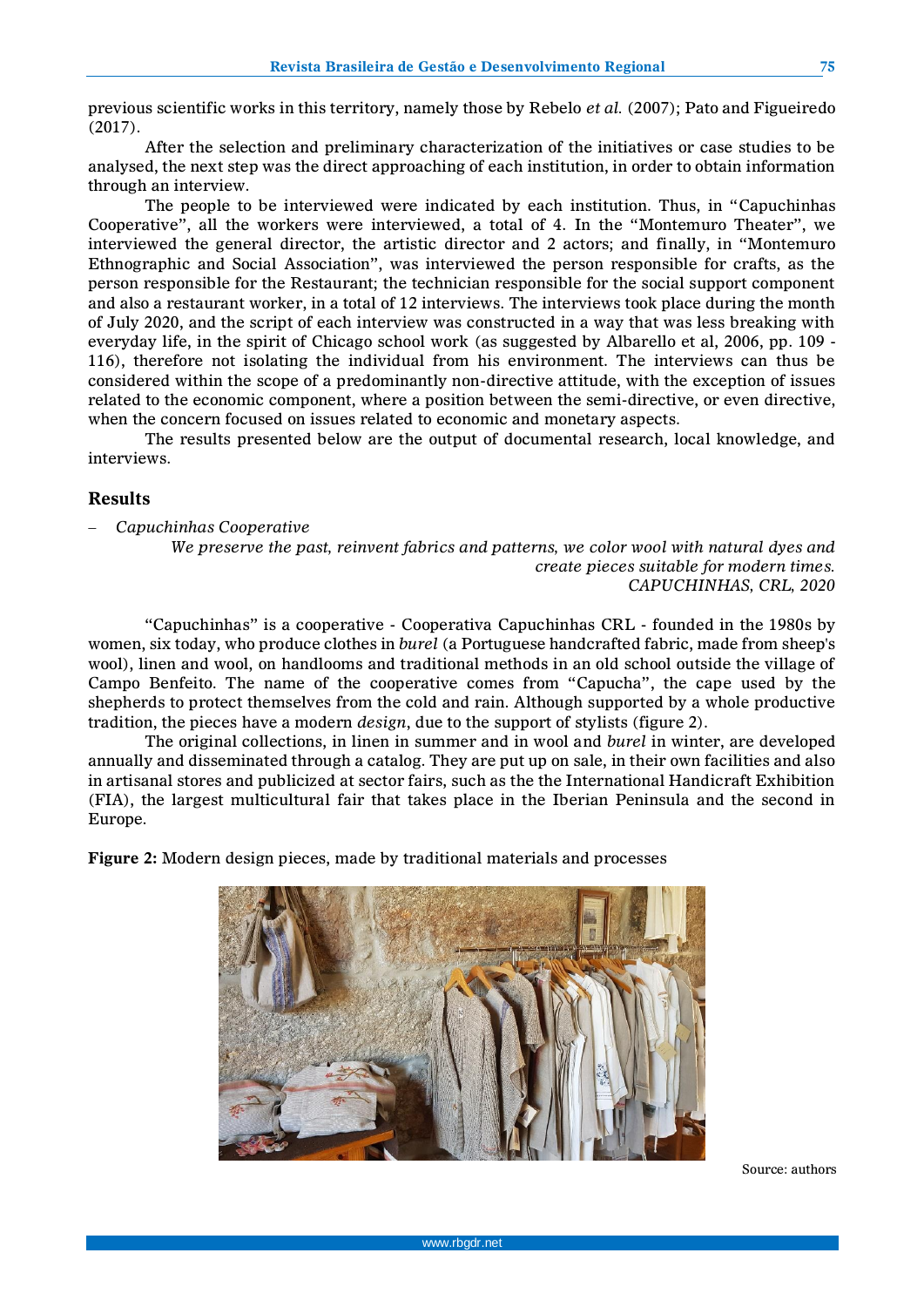All the four co-workers have been interviewed, in a fluent conversation in their work-room, being possible to obtain additional information allowing to deepen our knowledge in order to understand the economic and social impact of the initiative. The cooperative has an average turnover of 40 thousand euros, mostly (75%) clothing, the remainder corresponding to the sale of accessories, such as bags and *souvenirs*. They sell more than 80% directly in their shop in the village or by their own online media, about 15% through retail in other stores, and exports account for 5%, mainly for the Japanese market. They are affected by seasonality, being the first semester significantly weaker than the second one.

It should be noted that the selling price of the products ís not accessible to the majority of domestic consumers, even with very small profit margins, given the low level of Portuguese income *per capita*, on the one hand, and on the other, the slowness of the manufacturing process, the very strong component of labour and the cost of inputs.

> *Can´t you see? This bag, made of linen, costs 65 euros. That's more than 10% of the national minimum wage! We cannot undersell; it's more than a day at the loom, apart from the materials, sewing and finishing…", said Mrs. Henriqueta, one of the oldest workers in "Capuchinhas.*

They receive the support from the City Council that has given them the space of the old school where they are installed, as well as transportation to disclosure fairs. They get training from the Vocational Training Center for Crafts and Heritage (CEARTE) through specific actions organized by the Montemuro Ethnographic and Social Association, which will be referred to below. More recently they are receiving tourists from a circuit organized by the City Council.

In terms of costs, the most significant are labour costs: they keep 4 permanent jobs, with remunerations close to the national minimum wage. As the workers are inhabitants of the village, it is believed that most of these wages are spent in the region.

The raw materials are got from national suppliers but outside the region: the wool comes from Serra da Estrela, the linen from Arco de Baúlhe and the *burel* from Seia. Only the dyes for finishes are bought locally from native plants such as thistle.

As constraints, they mention the importance of obtaining a more favorable tax treatment, namely in terms of VAT. The current rate of 23% is a huge burden on the price of the final product, which, as previously stated, is quite high. They also argue the difficulty in payment of contributions to social security.

Despite having excellent access via the road network, the local communication infrastructures have enormous deficiencies, with serious failures in internet and mobile phone signals.

As opportunities, it is pointed out the fact that the village of Campo Benfeito integrates the "Villages of Portugal" network and the existence of several rural accommodations with significant occupancy rates (6 in the village and 2 in the village of Codeçal). Also the nature trails and research projects such as the blue butterfly and sundew (*Drosera rotundifólia*) bring people and serve as creative inspiration.

Finally, it was mentioned a new source of tourists, those coming from the National Road 2 (EN2) circuit, which has resulted in a remarkable growing flow of customers and disclosers.

In the case of Capuchinhas, the importance of these women's entrepreneurship is quite evident: with a proactive attitude and teamwork, they took advantage of existing knowledge, created a new business, added value, namely through design, took risks, and obtained results. Linking to the conceptual framework made earlier, in terms of entrepreneurship these women learned to learn, to be and to live and fight together (Souza and Lopez Júnior, 2011) and managed, in the sense pointed out by Miranda et al. (2020) to transform an opportunity in a business capable of generating jobs and ensuring its survival.

− *Montemuro Mountain Regional Theatre*

Even considering that there is a long history of animation practices in villages in the interior of Portugal, it is still surprising to find a theater in so small village like Campo Benfeito. The surprise lies in the fact that most of these practices ended a long time ago with the desertification and the aging of the villages. This aroused the interest in knowing not only the reason for its existence but also of the dynamism revealed and the impact of this initiative in the territory where it is located (figure 3).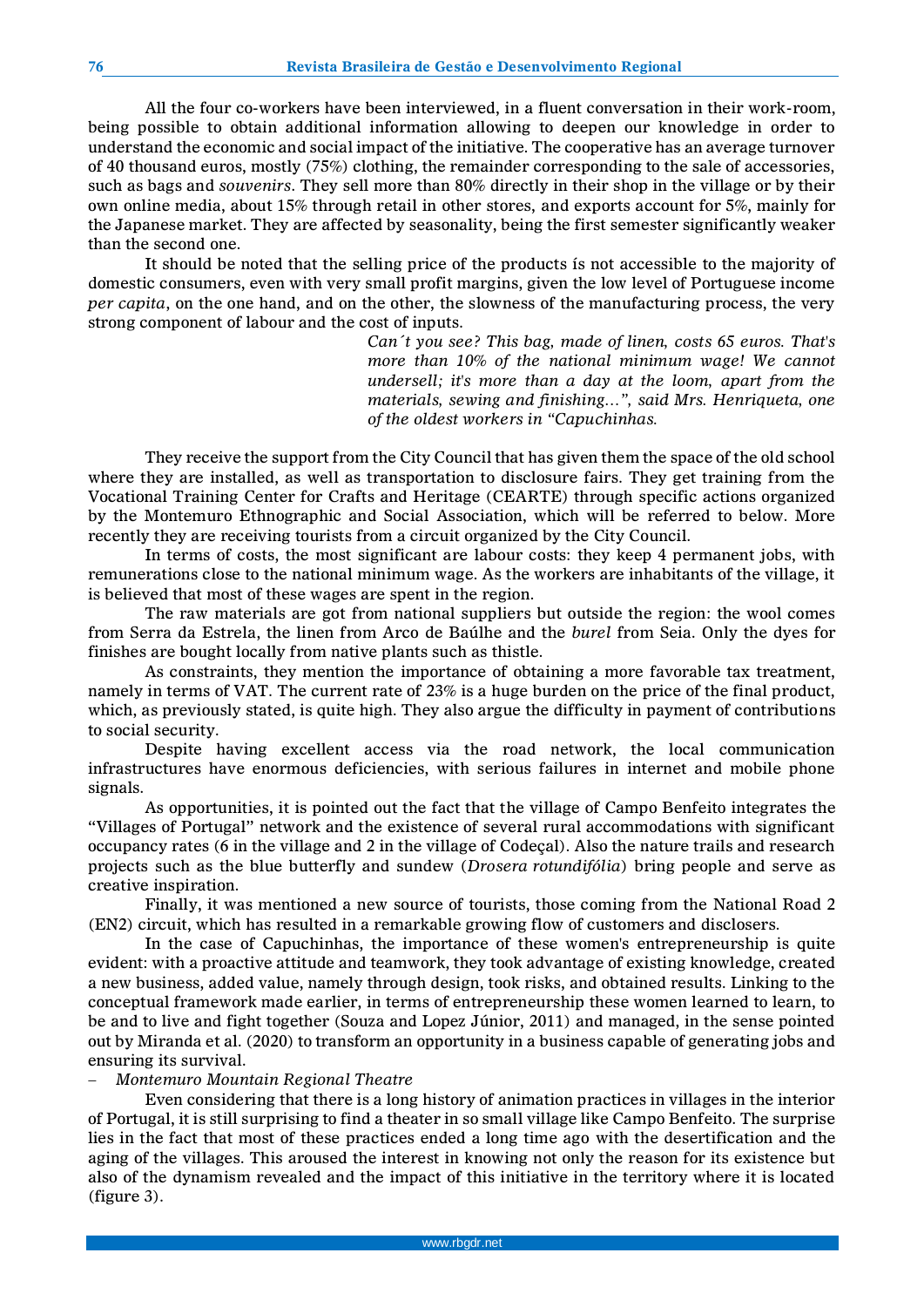**Figure 3:** In the middle of nowhere, a theater appears



Source: authors

The framework is unique. To go to the theater these days and to attend a show at the Festival Altitudes is to visit a unique Portuguese landscape. The experience of imagination crosses between the natural and human landscapes of the village of Campo Benfeito - a small village with 50 inhabitants in the Montemuro mountain, in the heart of Beira Alta - and the artistic proposals, which introduce an interruption of the contemporary experience of that cultural and built heritage… In that corner of the country, there are places to visit that also talk about this world yet to be invented that allows us to deceive the end…

Galhós (2018), Jornal Expresso, 11-08-2018

The Montemuro Mountain Regional Theater ("Teatro Regional da Serra do Montemuro", (TRSM)), was born out of the nonconformity in the absence of cultural activities and the lack of opportunities for a group of young people willing to settle on land. It was driven by an initiative led by an English man Graeme Pulleyn, a volunteer of the *Institute of Cultural Affairs*, which has over 30 years of activity, according to the theater's official website (*TEATRO REGIONAL DA SERRA DO MONTEMURO,* 2020).

It was built with volunteers from different parts of the world, particularly those from the United Kingdom and was assumed a traveling company. The shows are created by a collective democratic process that involves all stakeholders of all levels, with an artistic identity based on rural experiences, and mainly through the human sharing promoted by the company.

Interviews with theater directors and actors emphasized the importance of artistic creation, particularly in the last 10 years, performing an anual average 100-120 traveling shows. Along with these shows, the company promotes other initiatives, namely with the young public of schools in the region, looking for subjects that allow multiple works in different areas, such as the one carried out with the subject "water". It is estimated that 80% of the work is carried out outside the physical structure of the village theater.

In this structure there are productions such as the "Village Evenings" and also the "Festival Altitudes". This festival started in 1998 as an exchange of performances between diferent companies, currently offering a variety of cultural expressions, from theater, concert, dance, to exhibitions, conferences and film cycles, exhausting almost daily the 200 seats available, with people coming on purpose from Lisbon, Porto, Viseu, Castro Daire, Lamego and many other places.

This success is due to the balance between new proposals and widely recognized authors and the unquestionable quality of programming and unique geographic location that make the "Festival Altitudes" a reference in the cultural and artistic national programming.

In this regard, Fernando Tordo, one of the greatest Portuguese singers, states in his closing concert of the 2018 edition "… These are people who come from who know where", surprised by the unusual geographical location of the festival, but also by the amount of audience that attends the shows (FESTIVAL ALTITUDES, 2020).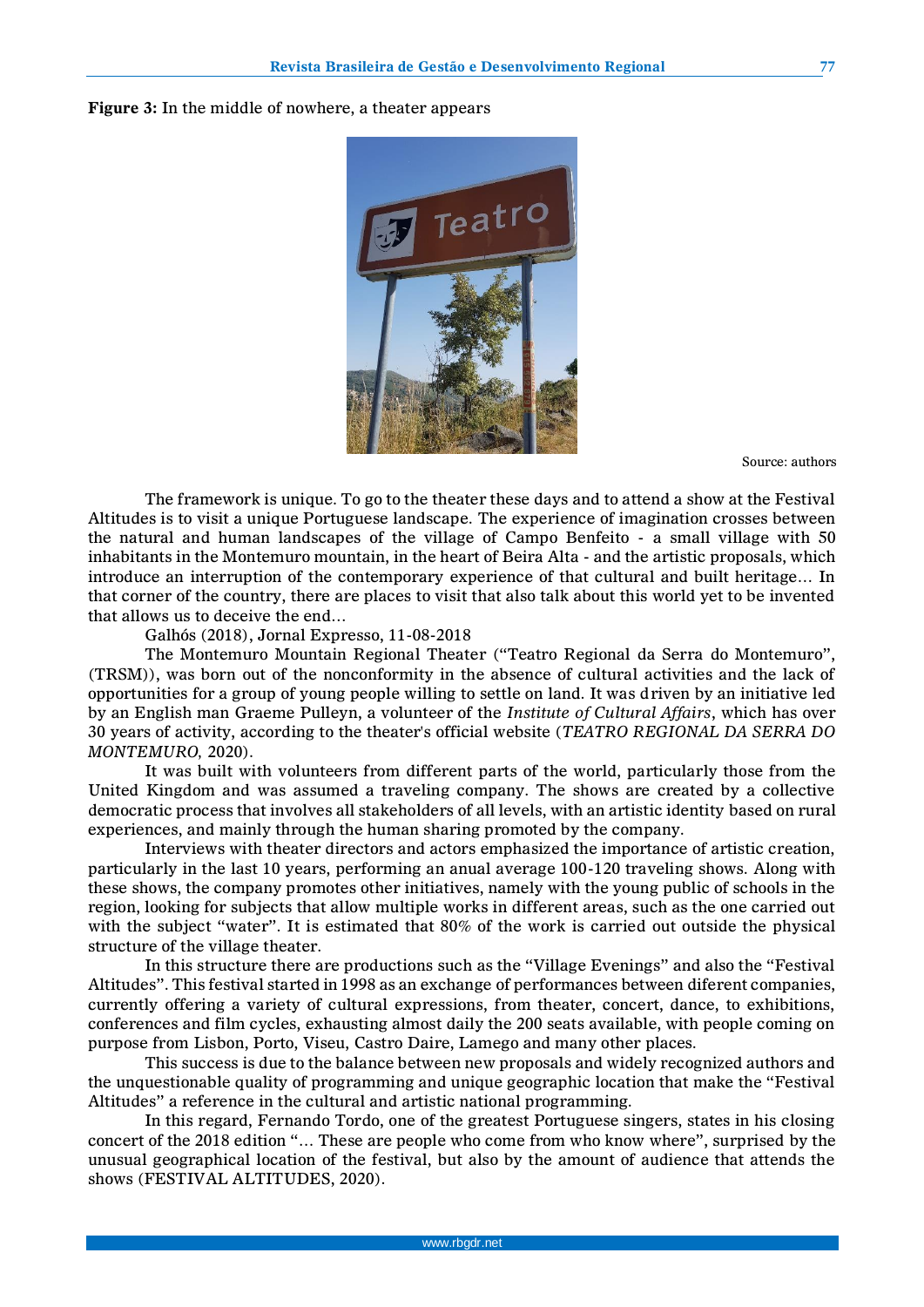With a budget of around 317 thousand euros, the revenues are mostly (50%) the financing of the Central State through the Ministry of Culture, plus about 25% from the municipalities and the remaining 25% from ticket revenues.

The Montemuro Theater is based on permanent team of seven people full-time, adding more 5-6 people per task. The theatre activities absorb most of the costs (70%), being the remaining 30% related to the physical structure.

Most of the costs are retained in the region, where permanent staff and about half of service suppliers live. We noted a special concern in purchasing locally, in order to guarantee the continuity of supply to the residents of the village.

Regarding other indirect positive impacts in the region, Paula, one of the interviewed theater directors, mentioned "the promotion of the village, the improvement of the quality of life and the attraction and retention of new residents, either of returning emigrants "children of this land", or of people who fell in love with the place. Rural accommodation has also been developed".

As for difficulties, in addition to the clear and very specific existing gaps, such as the lack of restaurants and coffe shops as sharing spaces, and failures in communications via the mobile network (as already mentioned by the "Capuchinhas", but which are in the process of being overcome with the installation of an antenna), the challenges of Montemuro Theater are hiring employees and their staying in the village

Recalling what has been highlighted in terms of culture and development, namely the fact that the sustainability of the projects depends on the participation of the actors most directly involved, we were told that the the greatest difficulties are those clearly linked to the interiority. In other words, the need to face the potential of the interior and not just the question of the survival of the territory, enhancing conditions for young people and families to stay there with effective public support and an aggressive job creation strategy.

− *Montemuro Ethnographic and Social Association*

Montemuro Ethnographic and Social Association ("Associação Etnográfica e Social do Montemuro" (AESM)) was born in 1978, through the initiative of a teacher born in Mezio, with the aim of surveying cultural heritage, documentary research and raising the awareness of the population of Mezio to the importance of preserving cultural heritage, in order to avoid the disappearance of materials and traditions so typical and unique in this region.

A collection of various pieces of handicrafts in wool, linen, cotton, rags, straw, brambles, reeds, and clogs has been collected and is available to the public with a permanent exhibition. In this exhibition you can see the linen cycle, manual looms in operation, as well as the home-made medicine and the recreation of living spaces, such as a kitchen and a bedroom.

It is also possible to purchase handicrafts produced by the artisans' cooperative, as well as honey, teas and other regional products, with estimated average sales of around 20 thousand euros per year.

The products are mainly publicized by the customer's "word of mouth" and by disclosure through media interviews and reports. Visits to the exhibition, of about 100 to 150 visitors per month, are also an important attraction.

The association carried out a survey of recipes of typical dishes from the region, which are available for tasting in the restaurant operated by the association.

Currently AESM achieves its ethnographic and social purposes through the "Dolores de Jesus" Ethnographic Museum; Montemuro Artisans Cooperative; Bar/Restaurant Mezio's Typical Cuisine; "Cantares, Danças e arte de Bem Falar do Montemuro- Mezio" Group and the Home Support Service (AESM, 22020). From these initiatives, we highlight:

**Bar/Restaurant Mezio's Typical Cuisine -**This Bar/Restaurant, as mentioned, is an integral part of the Montemuro Ethnographic and Social Association and hence its inclusion in the analysis. In addition, it is the main restaurant unit in the area. Started in 1987, as a small unit, but the high demand imposed an expansion of facilities that now have a capacity of 150 people. Typical cuisine dishes, such as bean rice with "salpicão", or kid roasted in the oven, justify the success.

Now it employs 10 people full time. According to the last annual report and accounts of the association (Ethnographic and Social Association of Montemuro, 2019), in 2018 the Bar/Typical Cuisine had a profit close to 68 thousand euros.

As part of our fieldwork, it was found that it serves an average of 100 meals a day. And according to the manager, Mr. António: "During the week the client type are workers from nearby (mainly from wind units and dams). At the end of the week there are tourists who come purposefully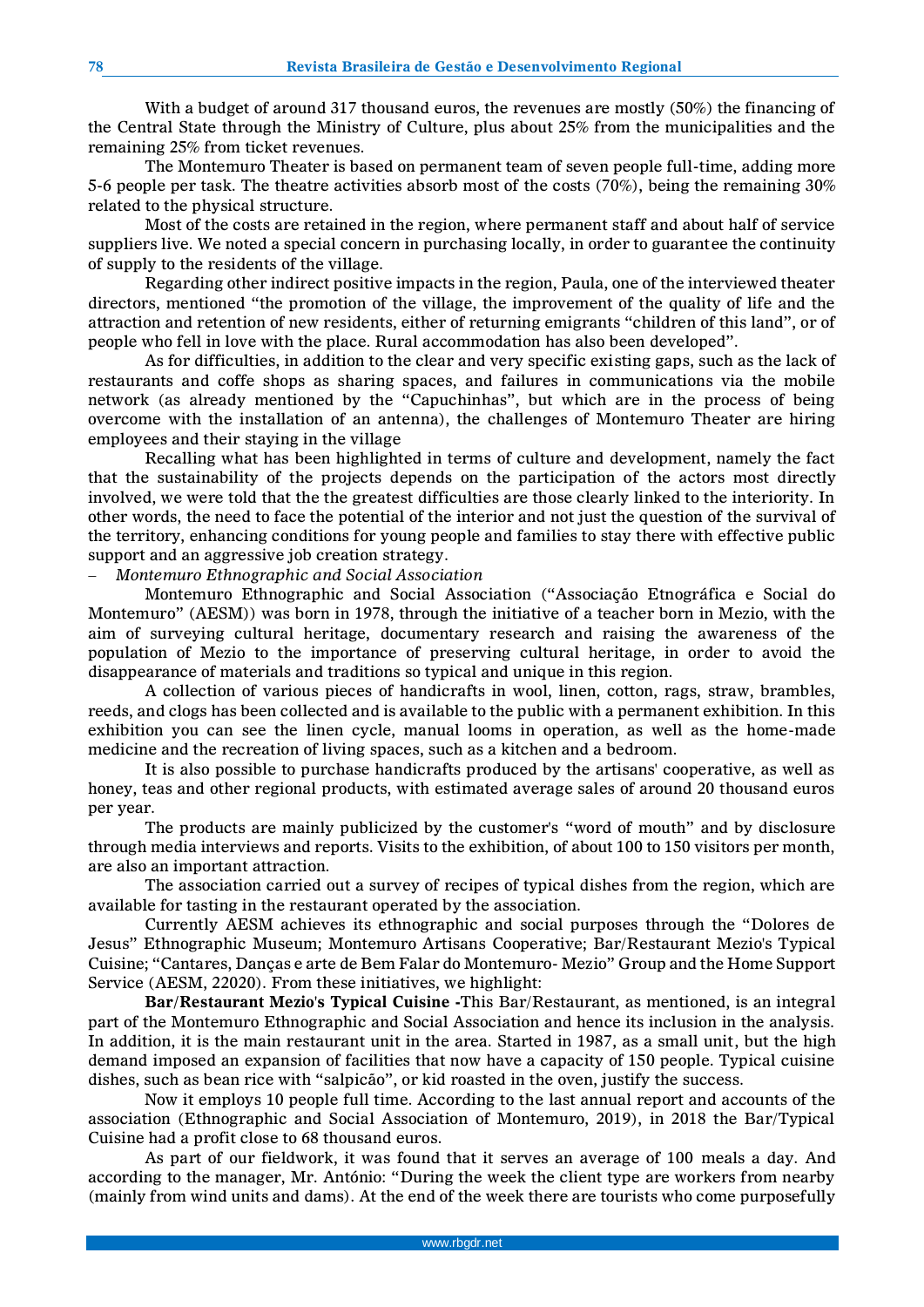from different parts of the country, even coming from Lisbon and Vila Real de Santo António, in the extreme south of the country".

Also in the case of this restaurant, the issue of the importance of the entrepreneur is particularly highlighted and not only because of the economic results generated (and above all from the dissemination of a typical dish of the region, the aforementioned "rice and beans with salpicão"). In fact, the profits obtained in this activity make it possible to co-finance already described activity of the artisans, but above all the social support activities described below. And last but not least, the jobs created, very important in a poor and almost depopulated region like this one.

**Home Support Service** - it operates since 2006, being one of the last resources created by the association. It is the result of the awareness of the situation of living conditions of many elderly people, with varied needs and social isolation, in a region with a high level of emigration. Its action extends beyond the União de Freguesias do Mezio and Moura-Morta, covering neighboring parishes.

Basic services provided include home delivery of 4 meals on weekdays; laundry treatment; housing hygiene; personal hygiene and image care. In addition, a range of complementary services are added, namely meals on weekends, transport and accompany, provision of small services, medication support and entertainment activities.

It has a staff of 7 people, 1 social service technician and 6 assistants. According to the previously referred last annual report, the labour costs are about 63% of the total activity costs. Revenue comes from state subsidies (60%), being the rest from users' contribution.

According to the same source, it supports a monthly average of 27 users, with a monthly cost of 412 euros per user and an estimated average contribution of around 162 euros per month and per user. Despite the state support, it is a loss-making activity offset by restaurant revenue.

− *Montemuro Artisans Cooperative* 

The Montemuro Artisans Cooperative is working since almost 40 years in the survey, collection, preservation and dissemination of cultural and natural heritage of Montemuro region together with EMSA, being both created at about the same time.

The cooperative currently has 12 members, most of them women, who are artisans of linen, *burel*, wool and rags and have 2 employees who promote and sell the products on the association's premises (figure 4).

The artisans deliver the product of their work, getting immediately the corresponding remuneration. The raw materials they use, namely linen and wool, are of national origin but from outside the region.

As mentioned for other craft activities, the manager interviewed, Mrs. Lurdes highlighted that "these entities face many difficulties, namely in the receipt of the membership fees, in the tax burden of the final products and with the bureaucracies".

And indeed, the very tight margins do not allow forms of sales on consignment or investments in advertising, in particular through the Internet.

**Figure 4:** Traditional loom of the cooperative

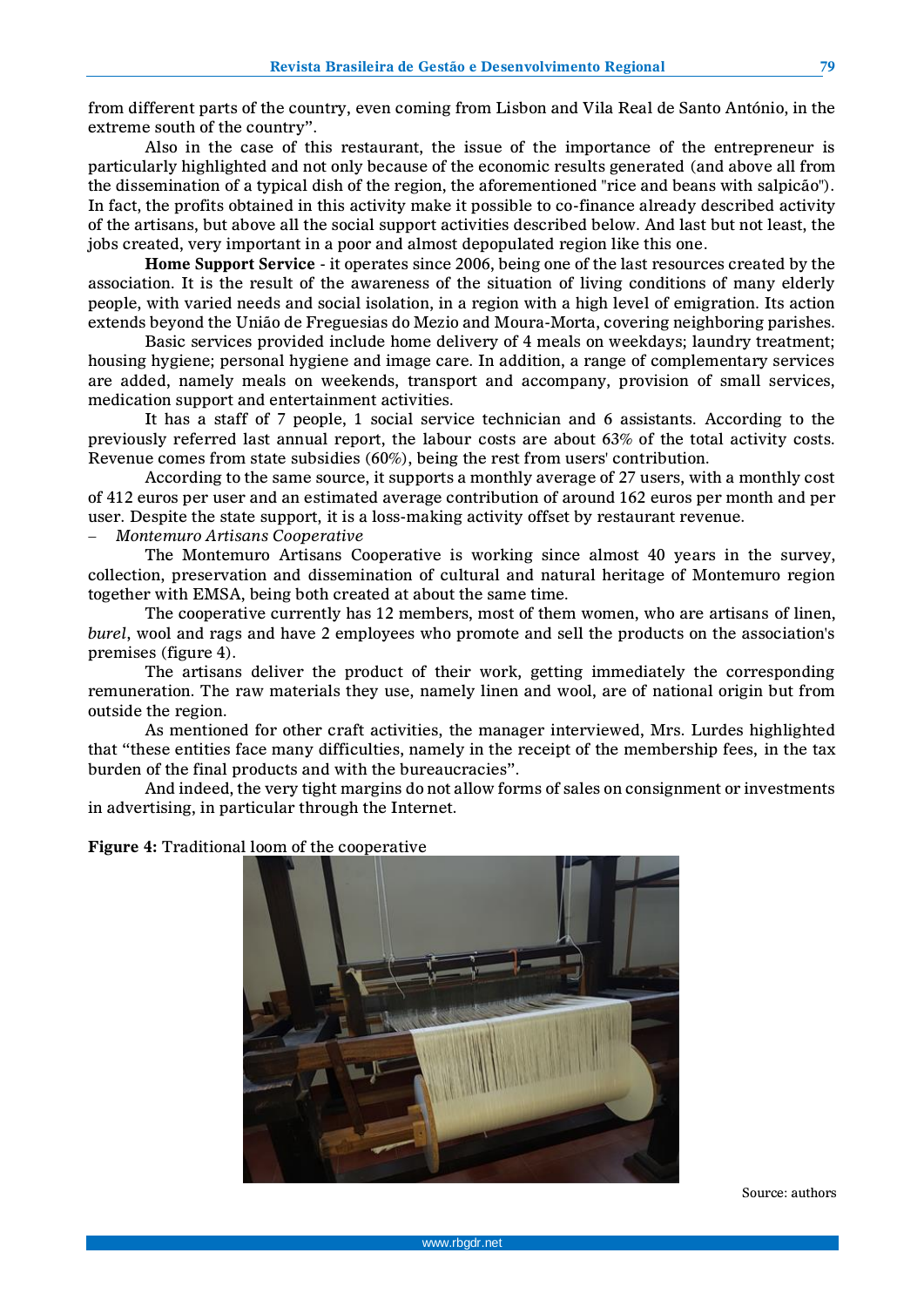As positive aspects, it was highlighted the networking between the various activities of the cooperative and the association, especially the attractiveness of the restaurant and its potential effect on the sale of handcrafted products.

The expansion of rural tourism, both the existing one (such as "Casa do Arco") and the one that is expected to start up in a near future ("Casa Tomé") create many expectations.

This is another activity, a community initiative, where the entrepreneurial spirit manifested itself not only in the desire to preserve traditional knowledge, but above all in the ability to look for an alternative source for obtaining financial resources. In fact, the promoting of the restaurant is a strategy to obtain financial resources for craft activities and social support.

#### **Final remarks**

The results of this work confirm what the theoretical studies mentioned indicate that culture, entrepreneurship, and social economy can be effective catalysts of development.

From the documentary survey and the interviews with the promoters of these initiatives, it was possible to verify that the activities analyzed have a long history of survival of more than thirty years. And more than just resisting, they were able to grow and to intensify their relationship, strengthening each other in a deeply adverse context.

Jobs were created and maintained in a growing economic dynamic, with the consequent generation of income, the maintenance and dissemination of culture and traditional knowledge and flavors, which is particularly evident in the case of the Cooperative of Artisans and the Association. Simultaneously, there is a dynamic of innovation in terms of products, particularly visible in "Capuchinhas", and in the work in the social field, with all the support given by the Association, and the remarkable work of the Theater Company.

And above all, it was possible to maintain a population in a territory of such low population density, with all the positive and very significant consequences for territorial sustainability.

It is worth highlighting the importance of the whole in relation to the parts and their interrelationship: without the Association's restaurant, the area's attractiveness would certainly decrease; without the Theater, the area would remain unknown to a large and young group of visitors; without Capuchins and Artisans, the identity would be lost; without the Association, the aging population would be left without any support. In other words, in addition to the direct effects of these developments, we are easily aware of the very strong externalities generated by these entities.

Other initiatives are being added to these, namely in the field of local accommodation and tourism associated with nature trails.

In what is concerned with specific challenges, we summarize by quoting one of our interlocutors from the Montemuro Theater: "a whole strategy in the territory has clear implications for micro and small businesses in the territory. These are not our challenges; they are the challenges of a territory".

Public policies to support these initiatives have been very important in the answer to these challenges, particularly in the cases of Theater and in the social component of the Ethnographic Association; in "Capuchinhas" there is a greater autonomy in relation to the challenges, but less support in the Artisans' cooperative, which needs to be increased.

And taking into account that all these mentioned initiatives were of a particular scope, that is, the actions identified are the result of initiatives by local actors, driven by strong social interests, it is worth questioning the role of public policies in this matter.

So far and according to the data collected, these initiatives have had some occasional public financial support, but they are not the result of an effective strategy defined by local or national authorities.

In view of the success in terms of entrepreneurship, conservation of cultural heritage, social support and resilience, the question that arises is precisely the need to insist with public entities for a clear definition of a strategy for development and support for entrepreneurship to this disadvantaged and depopulated territory, accompanied by the availability of effective financial support, taking advantage of the European guidelines in the matter.

On the other hand, Portugal has several areas with similar situations, without however having registered this type of initiatives. Therefore, it would certainly be desirable to take advantage of the demonstration effect.

And we believe it will be important to analyze in more detail this case study, suggesting, as future work, the impact assessment not captured by the market, not only from these initiatives, but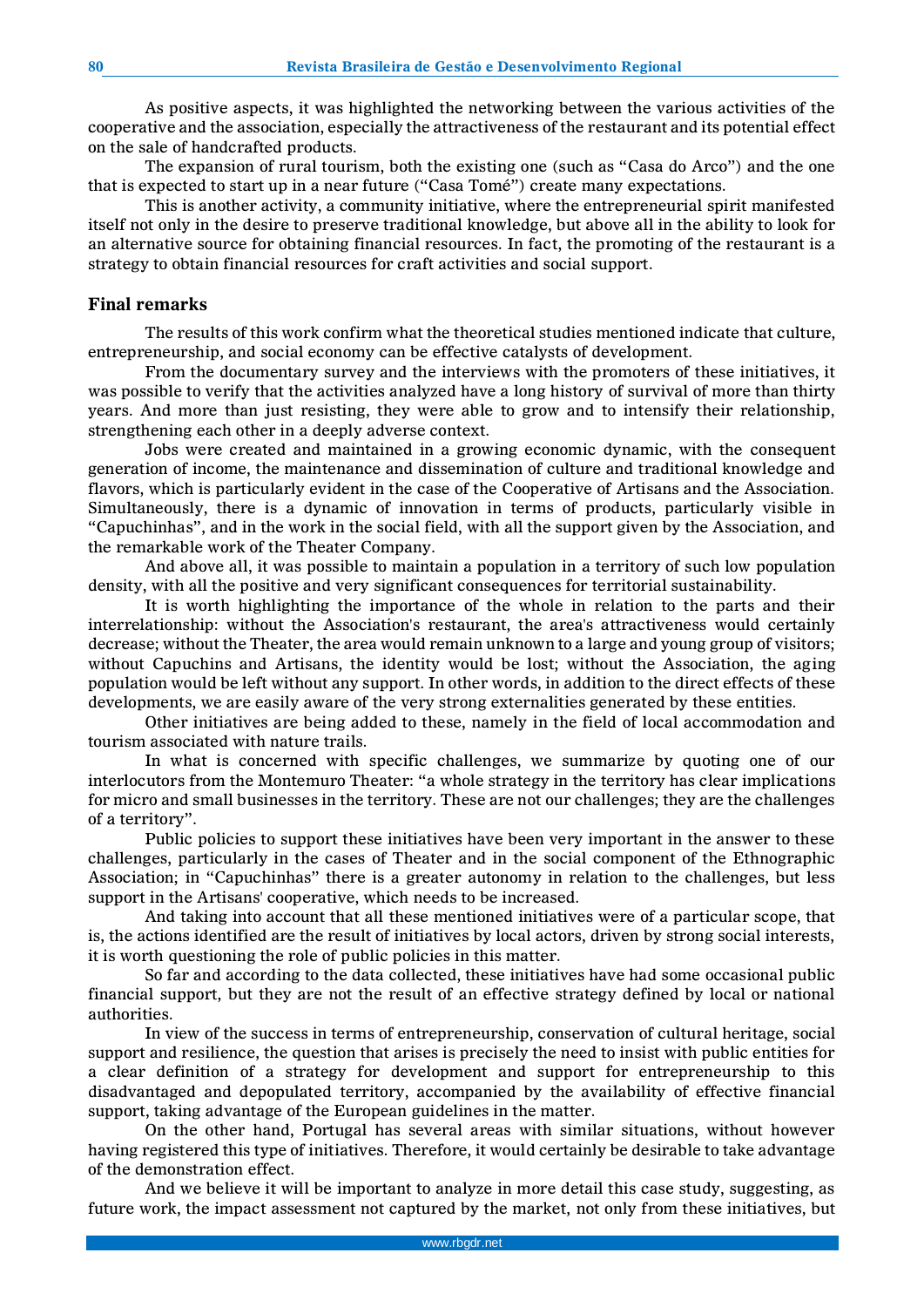probably from a wider territory, with a common denominator, the National Road 2 (EN2), referred by some interviewees as the most recent factor of attractiveness of the territory.

It will be therefore advisable to deepen these issues, through a research project involving the several relevant stakeholders with the aim of proposing an orientation and strengthening of these public policies, particularly in terms of policy to support entrepreneurship, to promote sustainable development of these territories with a view to greater efficiency and effectiveness.

# **Acknowledgment**

This work is financed by national funds through FCT - Fundação para a Ciência e a Tecnologia, I.P., under the project UIDB / 04011/2020.

# **References**

ADRIMAG. **Rota da Água e da Pedra das Montanhas Mágicas**. Arada e Gralheira: Associação de Desenvolvimento Rural Integrado das Serras do Montemuro, 2017.

AESM. **Associação Etnográfica e Social do Montemuro.** From http://aesmontemuro.pt/. Retrieved: June 29, 2020.

ALBARELLO, L.; DIGNEFFE, F.; HIERNAUX, J.-P.; MAROY, C.; RUQUOY, D.; SAINT-GEORGES, P. de. Práticas e métodos de investigação em ciências sociais. **Práticas e Métodos de Investigação Em Ciências Sociais**, 2005, 1–252.

ANHEIER, H.K.; SALAMON, L.M. **The Nonprofit Sector in Comparative Perspective. Em The Nonprofit Sector. A Research Handbook**. 2nd ed. Yale University Press, 2006, pp. 89-114.

ASSOCIAÇÃO ETNOGRÁFICA E SOCIAL DO MONTEMURO. **Relatorio Contas 2018**. 2019.

AZEVEDO, J.; TIBÉRIO, L.; TORRES, F.; FONSECA, C.; ALMEIDA, L.; CAPAPÉ, A., et al**. Plano de Gestão Integrada do Sítio PTCON0025 Montemuro. Relatório Final – Plano de Ação**. Vila Real: UTAD, 2009.

BAYARDO, R. Cultura & desarrollo: ¿Nuevos rumbos y más de lo mismo? In: G. M. (org.). NUSSBAUMER (Ed.). **Teorias e políticas da cultura: visões multidisciplinares**. Salvador. EDUFBA. 2007. Pg. 65–95.

BURITY, J. Cultura & desenvolvimento. In: G. M. (org.). NUSSBAUMER (Ed.). **Teorias e políticas da cultura: visões multidisciplinares**. Salvador. EDUFBA. 2007. Pg. 51–65.

CAPUCHINHAS CRL. **Capuchinhas CRL**. From https://capuchinhas.blogspot.com/. Retrieved: June 26, 2020.

CARVALHO, L.C.; DOMINGUINHOS, P.; BALEIRAS, R.N.; DENTINHO, T.P. (eds.). **Empreendedorismo e Desenvolvimento Regional: Casos Práticos**. Edições Sílabo, 2015.

COMISSÃO EUROPEIA. **Comissão Europeia**, sítio oficial. From https://ec.europa.eu/info/index\_pt. Retrieved: July 27, 2020.

DEFOURNY, J.; DEVELTERE, P. **The Social Economy: The Worldwide Making of a Third Sector. Em L'économie sociale au nord et au sud**. De Boeck & Larcier S.A., 1999.

DELORS, J.; GAUDIN, J. Pour un troisième secteur coexistant avec celui de l'économie de marché et celui des administrations. **Problèmes Économiques**, 1979, 1616: 20–24.

DRUCKER, P. **O melhor de Peter Drucker: O Homem; A Administração; A Sociedade**. Exame Edit, 2006.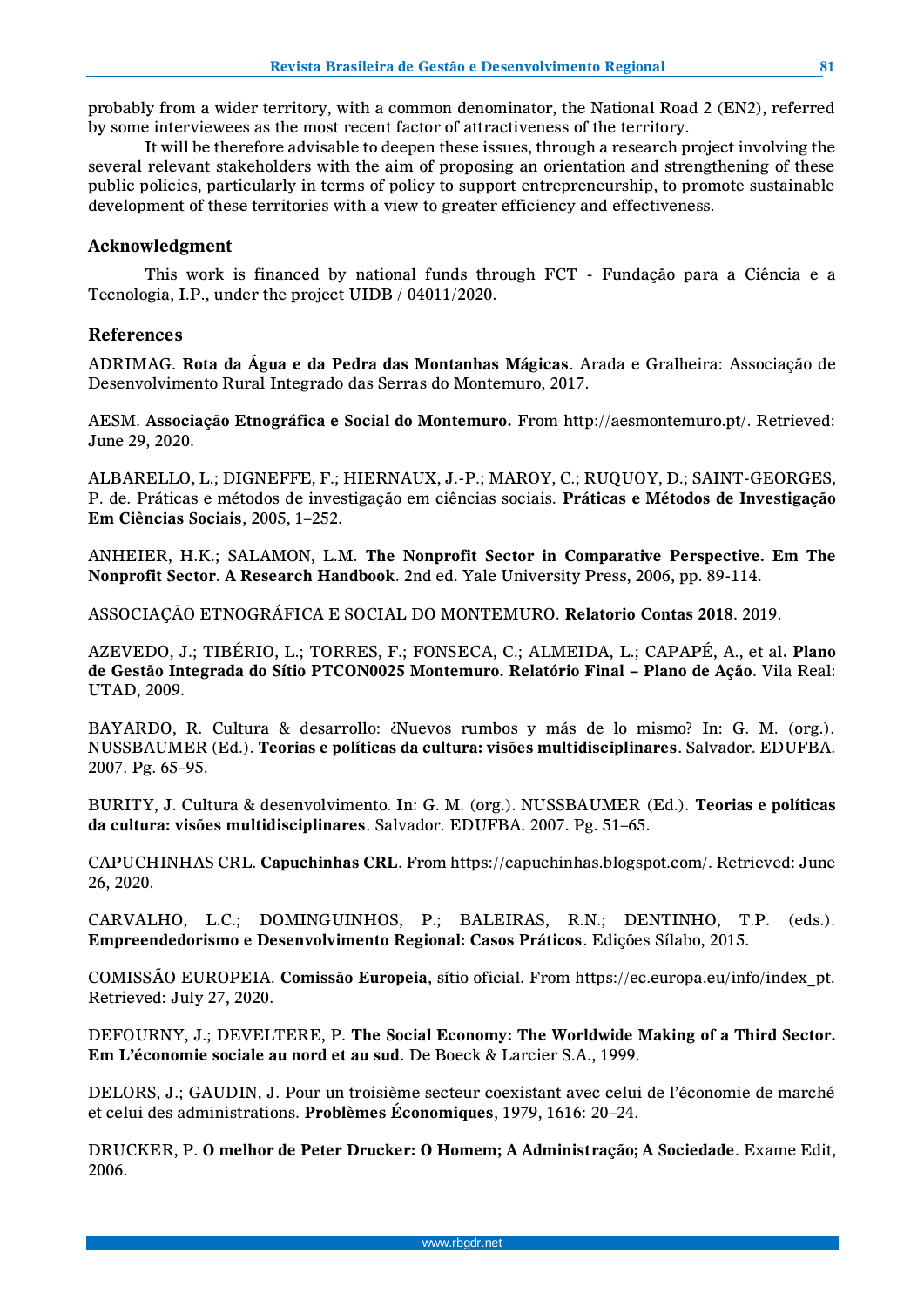EUROPEAN UNION; VOICES OF CULTURE; GOETHE INSTITUT. **The role of culture in nonurban areas of the European Union**. 2020.

EVERS, A. Les dimensions sociopolitiques du tiers secteur Les contributions théoriques européennes sur la protection sociale et l'économie plurielles. **Sociologie Du Travail**, 2000, 42: 567– 585. Em: https://doi.org/10.2307/41928794.

FESTIVAL ALTITUDES – **Teatro Regional da Serra do Montemuro**. From https://teatromontemuro.com/programacao/festival-altitudes/. Retrieved: June 20, 2020.

GALHÓS, C. O teatro de visita. **Semário Expresso - Revista E, R2389 (11/08/2018),** 2018: 3–5.

HILL, M.M.; HILL, A. **Investigação por questionário**. Edições Sílabo, 2012.

INE. **Portal do INE**. From https://www.ine.pt/. Retrieved: April, 2022.

LIPIETZ, A. **Pour le tiers secteur. L'économie sociale et solidaire pourquoi comment** (Cahiers Li). La Découverte/La Documentation française, 2001.

MARTA-COSTA, A.A.; PINTO, R.; MANSO, F.T.; TIBERIO, M.L., CARNEIRO, I.; FERNANDES, P.; BOTELHO, H. **Participação pública e gestão florestal na serra de Montemuro: entre a perceção e a realidade**. Issue May 2016, 2013.

MIRANDA, D.; FERNANDES, J.; MOREIRA, A. **Manual do Empreendedor**. IAPMEI, 2020.

MUNICÍPIO DE CASTRO DAIRE – **Portal do Munícipio**- From https://www.cm-castrodaire.pt/. Retrieved: September 5, 2020.

NURSE, K. **Culture as the Fourth Pillar of Sustainable Development**. Culture, June, 2006: 32–48.

PATO, L.; FIGUEIREDO, V. Cultura, teatro & desenvolvimento regional - o teatro regional da serra de montemuro – Portugal. **Proceedings 24th APDR CONGRESS**, 2017: 33–36.

RAMOS, M.T.C. da C.S. **Incentivos ao Investimento e Desenvolvimento Regional**. Vila Real: Universidade Trás-os-Montes e Alto Douro, 2006.

REBELO, J.; CORREIA, L.; Cristóvão, A. Redes culturais e desenvolvimento local : a experiência da comum. **Estudos Regionais - Associação Portuguesa Para o Desenvolvimento Regional,** 2007, 15: 21–40.

REIS, A.C.F. **Economia da Cultura e Desenvolvimento Sustentável. O caleidoscópio da cultura**. E. Manole Ed., 2007.

SANTOS, K.P. dos. **Economia solidária como estratégia de desenvolvimento e de combate à pobreza: uma análise da gestão pública do Estado do Amapá – Brasil**. Vila Real: Universidade Trásos-Montes e Alto Douro, 2017.

SCHUMPETER, J.; Backhaus, U. The Theory of Economic Development. In: **Joseph Alois Schumpeter**. Kluwer Academic Publishers, 2006. Pg. 61–116. https://doi.org/10.1007/0-306-48082- 4\_3.

SEQUEIRA, T.; DINIZ, F. Impacto do investimento em areas rurais: Para além do betão, a emergência do terceiro sector (Portugal). **Cuadernos de Desarrollo Rural,** 2013, 10(71): 145–165.

SLEVIN, D.P.; COVIN, J.G. Juggling entrepreneurial style and organisational structure - how to get your act together. **Sloan Management Review**, 1990, 31(2): 43–53.